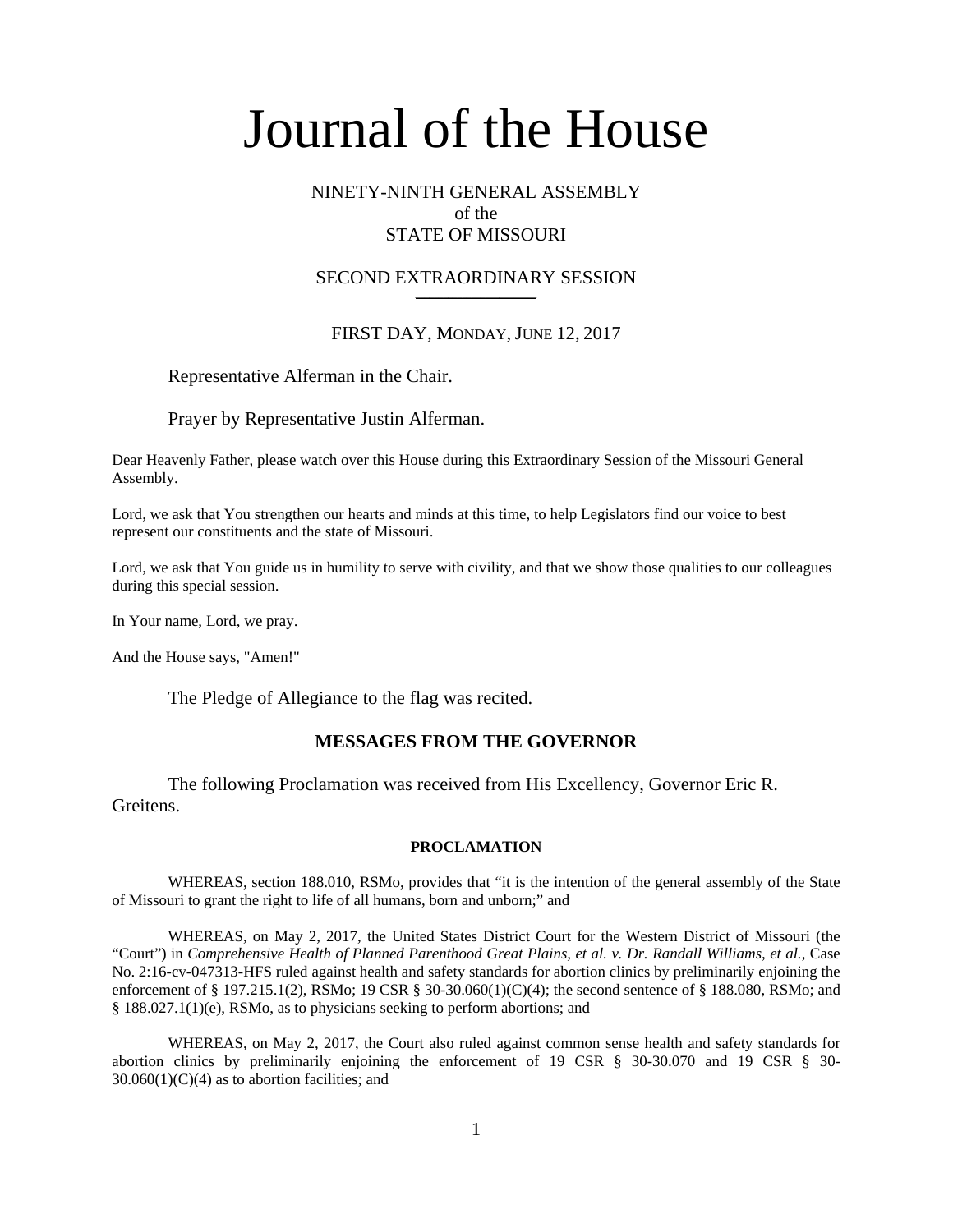WHEREAS, the effect of the Court's ruling is to eliminate the meaningful licensure of abortion clinics in Missouri, and the Court's ruling constitutes an immediate danger to the public health, safety, and welfare; and

WHEREAS, the City of St. Louis enacted Board Bill 203CS/City Ordinance 70459, which undermines pregnancy care centers that provide critical resources for women seeking counseling and support for alternatives to abortion and the State's "Alternatives to Abortion" program; and

WHEREAS, the State should protect freedoms of speech, association, and religion and allow persons and institutions to follow their conscience with respect to abortion-related decisions; and

 WHEREAS, Article IV, Section 9 of the Missouri Constitution authorizes the Governor to "[o]n extraordinary occasions . . . convene the General Assembly by proclamation, wherein he shall state specifically each matter on which action is deemed necessary;" and

WHEREAS, the immediate danger to the public health, safety, and welfare due to the Court's ruling against health and safety regulations of abortion clinics is an extraordinary occasion as envisioned by Article IV, Section 9 of the Missouri Constitution; and

WHEREAS, the threat to pregnancy care centers and the State's "Alternatives to Abortion" program due to St. Louis City Ordinance 70459 likewise amounts to an extraordinary occasion as envisioned by Article IV, Section 9 of the Missouri Constitution.

NOW THEREFORE, on the extraordinary occasion that exists in the State of Missouri:

I, ERIC R. GREITENS, GOVERNOR OF THE STATE OF MISSOURI, pursuant to the authority vested in me as Governor by the Constitution of the State of Missouri, do, by this Proclamation, convene the Ninety-Ninth General Assembly of the State of Missouri in the Second Extra Session of the First Regular Session; and

 I HEREBY call upon the Senators and Representatives of said General Assembly to meet in the State Capitol in the City of Jefferson at the hour of 4:00 p.m., Central Daylight Time, on June 12, 2017; and

 I HEREBY state that the action of said General Assembly is deemed necessary concerning each matter specifically designated and limited hereinafter as follows:

- 1. To amend section 197.200, RSMo, to define "Abortion Facility" or "Abortion Facilities;"
- 2. To amend section 197.200, RSMo, by deleting the portion of the definition of "ambulatory surgical center" that includes "any establishment operated for the purpose of performing or inducing any second or third-trimester abortions or five or more first-trimester abortions per month;"
- 3. To amend chapters 188, 191, 192, 197, and 595 so that each and every applicable section and subsection applies to "Abortion Facility" or "Abortion Facilities;"
- 4. To amend section 197.215, RSMo, to require that "Abortion Facilities" provide affirmative evidence that each person performing an abortion is a physician currently licensed to practice in Missouri;
- 5. To add a new subsection to § 197.225, RSMo, that authorizes the Department of Health and Senior Services to adopt rules, regulations, and standards regarding patient health and safety that apply to ambulatory surgical centers and, separately, that apply to "Abortion Facility" or "Abortion Facilities;"
- 6. To add a new subsection to § 197.230, RSMo, that requires the Department of Health and Senior Services to annually inspect every "Abortion Facility" for safety and compliance with state law and to establish the requirements of such inspections;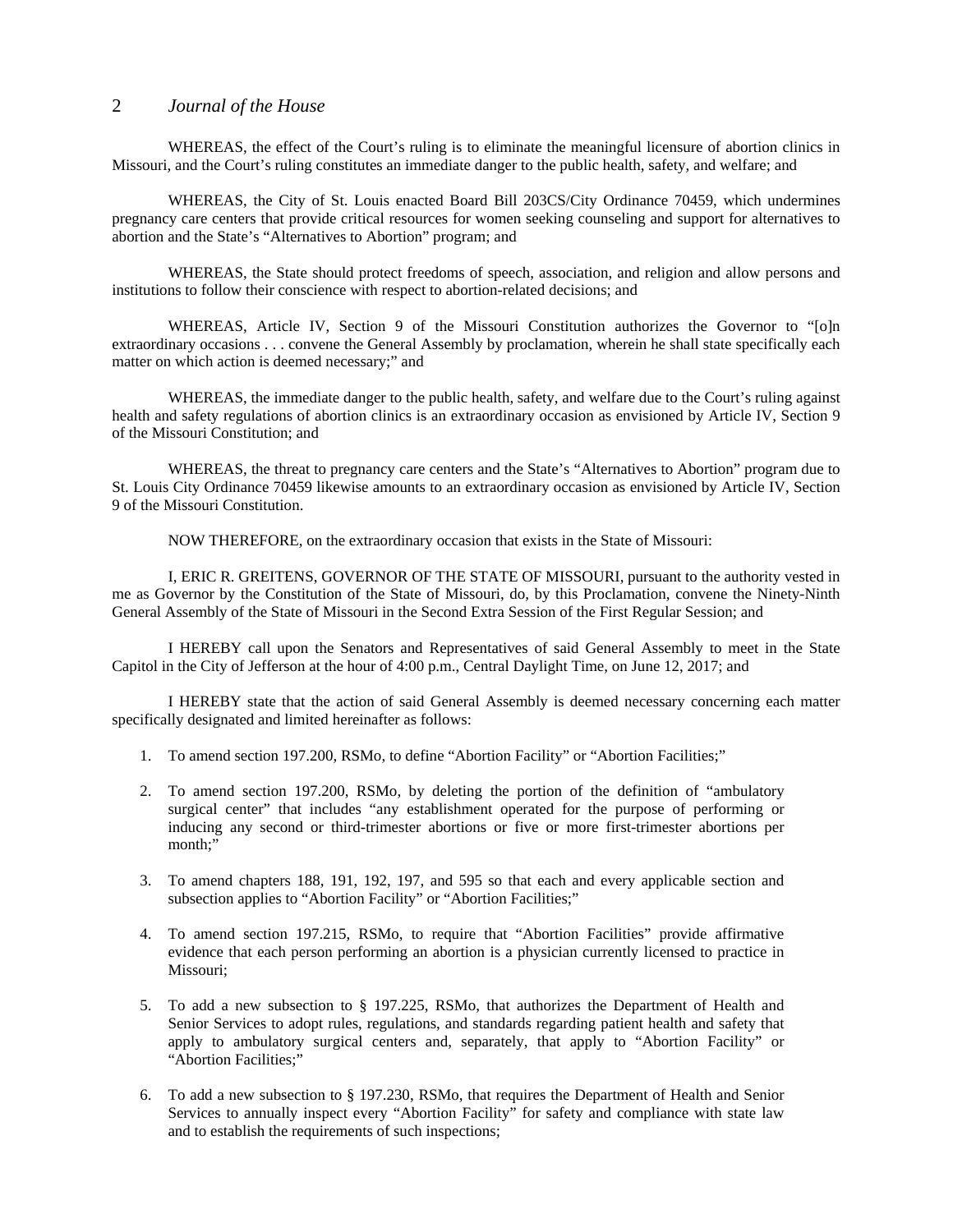- 7. To add a new section to chapter 188 that preempts a political subdivision from enacting a law or policy that adversely affects the legal rights of a person or entity due to that person or entity's view on abortion; acknowledges those legal rights; and establishes judicial mechanisms to protect those legal rights;
- 8. To add a new subsection to § 188.021, RSMo, that requires "Abortion Facilities" to submit to the Department of Health and Senior Services their plans for dealing with complications resulting from certain abortions, to obtain approval from the Department of Health and Senior Services of these complication plans; and, further, to authorize the Department of Health and Senior Services to adopt rules, regulations, and standards governing these plans;
- 9. To amend sections 188.027.9 and 188.039.6, RSMo, to define "qualified professional" as a physician who has referred the woman to the physician who is to perform the abortion, or to an advance practice registered nurse engaged in a collaborative practice agreement with the physician who is to perform the abortion, as provided for in section 334.104, RSMo;
- 10. To add a new section to chapter 574 that prohibits a person, while working in an "Abortion Facility," from knowingly ordering, requesting, or attempting to prevent medical personnel or emergency services personnel from providing care to a patient in accordance with ordinary standards of care for reasons unrelated to that patient's health or welfare;
- 11. To add a new subsection to § 188.075, RSMo, that allows the Attorney General of Missouri to have concurrent original jurisdiction throughout the State, along with each prosecuting attorney and circuit attorney within their respective jurisdictions, to prosecute violations of chapter 188, violations of any state law on the use of public funds for abortion, and violations of any state law that regulates an "Abortion Facility" or person performing or inducing abortion, including the offense of interference with medical assistance;
- 12. To amend section 188.047, RSMo, to modify the law relating to the requirement of pathological examinations and related reports, and further, to authorize the Department of Health and Senior Services to adopt rules, regulations, and standards governing such examinations and reports;
- 13. To add a new section to chapter 188 protecting employees who disclose violations of applicable federal or state law related to chapter 188, and, further, authorizing the Department of Health and Senior Services to adopt rules, regulations, and standards regarding the implementation of such policies;
- 14. To add an Emergency Clause to all legislation enacted by the Ninety-Ninth General Assembly of the State of Missouri in the Second Extra Session of the First Regular Session; and
- 15. Such additional and other matters as may be recommended by the Governor by special message to the General Assembly after it shall have convened.

IN WITNESS WHEREOF, I have hereunto set my hand and caused to be affixed the Great Seal of the State of Missouri, in the City of Jefferson, on this 7th day of June, 2017.

/s/ Eric R. Greitens Governor

ATTEST:

/s/ Jay Ashcroft Secretary of State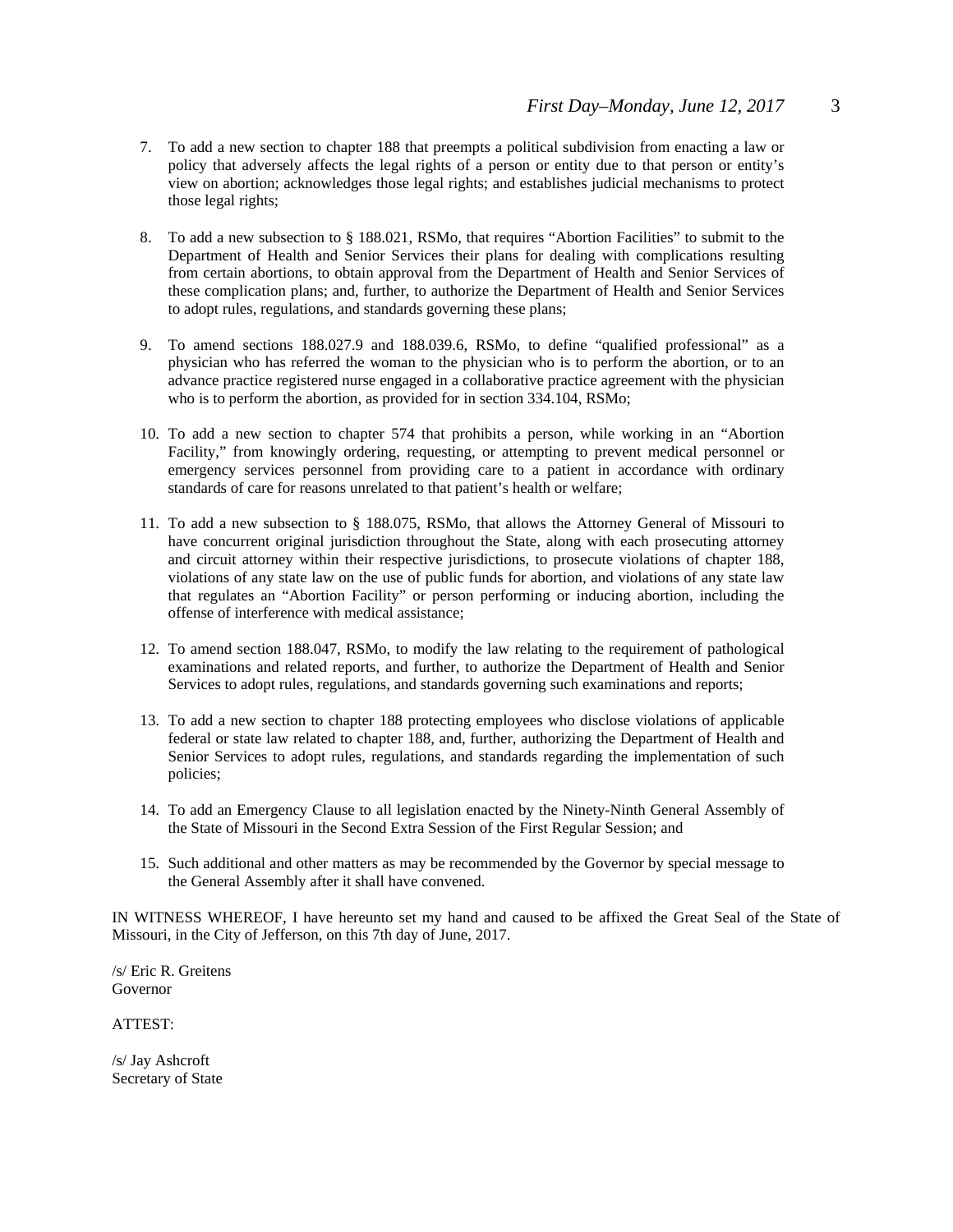# **INTRODUCTION OF HOUSE BILLS**

The following House Bills were read the first time and copies ordered printed:

**HB 1**, introduced by Representative Lichtenegger, relating to the pain capable unborn child protection act.

**HB 2**, introduced by Representative Miller, relating to abortion.

**HB 3**, introduced by Representative Swan, relating to abortion, with penalty provisions and an emergency clause.

**HB 4**, introduced by Representative Lavender, relating to reproductive health care services.

**HB 5**, introduced by Representative Lavender, relating to the infant mortality prevention fund.

**HB 6**, introduced by Representative Barnes (60), relating to abortion, with penalty provisions and an emergency clause.

**HB 7**, introduced by Representative Franklin, relating to abortion, with an emergency clause.

**HB 8**, introduced by Representative Quade, relating to contraceptives.

**HB 9**, introduced by Representative Kelly (141), relating to abortion, with an emergency clause.

**HB 10**, introduced by Representative Newman, relating to health care services, with penalty provisions.

**HB 11**, introduced by Representative Newman, relating to abortion.

**HB 12**, introduced by Representative Newman, relating to instruction in human sexuality.

**HB 13**, introduced by Representative Walker (74), relating to a tax credit for contraception costs.

**HB 14**, introduced by Representative Moon, relating to the Missouri right to life act.

# **COMMITTEE APPOINTMENTS**

June 12, 2017

Mr. Adam Crumbliss Chief Clerk Missouri House of Representatives State Capitol, Room 317A Jefferson City, MO 65101

Dear Mr. Crumbliss:

I hereby appoint the following to serve on the  $21<sup>st</sup>$  Century Missouri Transportation System Task Force.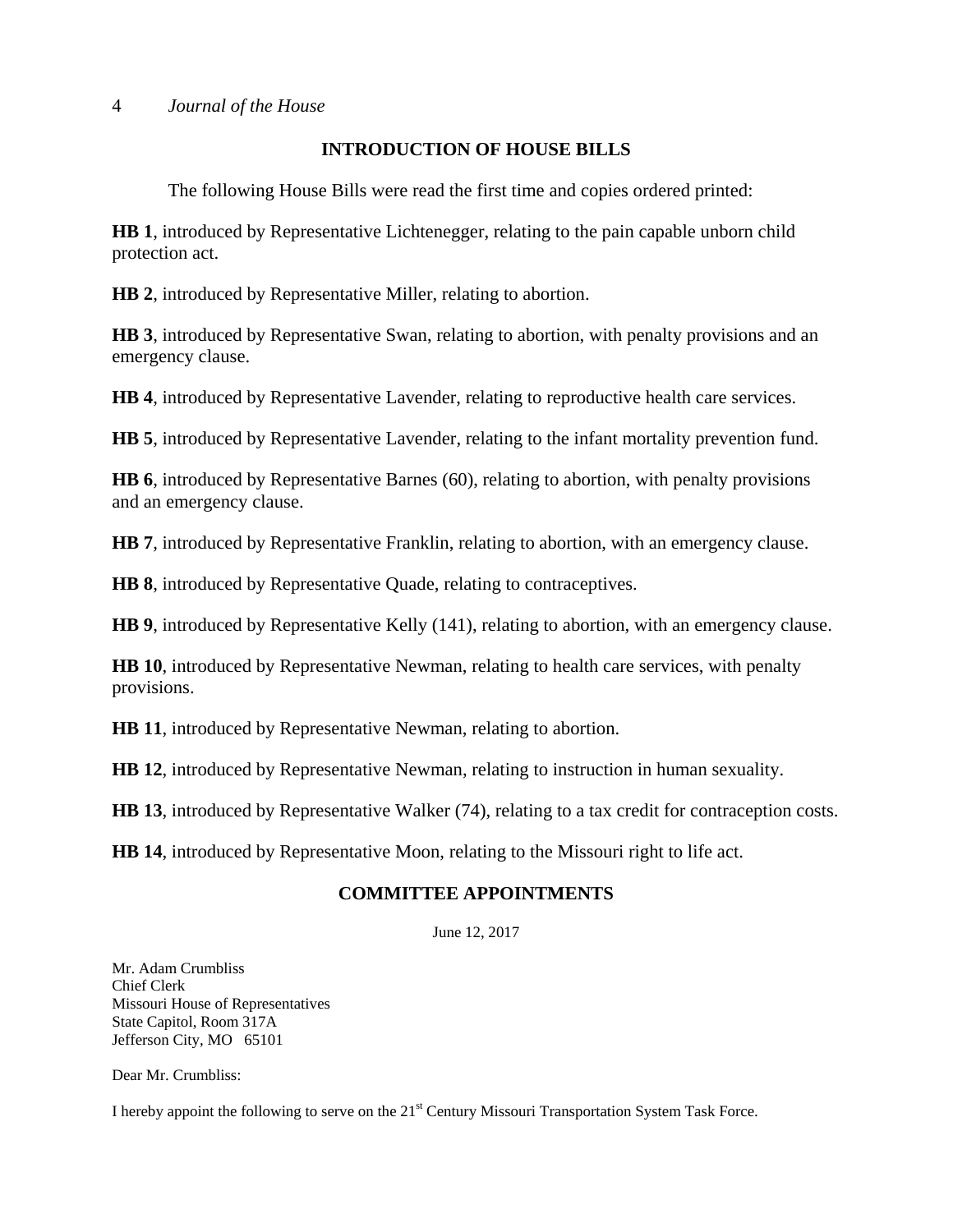Representative Bill Reiboldt Representative Nate Tate Representative Kevin Corlew

If you have any questions, please feel free to contact my office.

Sincerely,

/s/ Todd Richardson Speaker of the Missouri House of Representatives 152<sup>nd</sup> District

June 12, 2017

\_\_\_\_\_\_\_\_\_\_\_\_\_\_\_\_\_\_\_\_

Mr. Adam Crumbliss Chief Clerk Missouri House of Representatives State Capitol, Room 317A Jefferson City, MO 65101

Dear Mr. Crumbliss:

I hereby appoint the following to serve on the 21<sup>st</sup> Century Missouri Transportation System Task Force.

 Representative Joe Runions Representative Greg Razer Ms. Gwen Moore, Missouri State Citizen

If you have any questions, please feel free to contact my office.

Sincerely,

/s/ Gail McCann Beatty House Minority Leader District 26

#### **SUBCOMMITTEE APPOINTMENTS**

June 12, 2017

Mr. Adam Crumbliss Chief Clerk Missouri House of Representatives State Capitol, Room 317A Jefferson City, MO 65101

Dear Mr. Crumbliss:

I hereby appoint the following to serve on the Subcommittee on Quality Care for the Developmentally Disabled. This Committee will report to the Committee on General Laws.

 Representative Chuck Basye, Chair Representative Gary Cross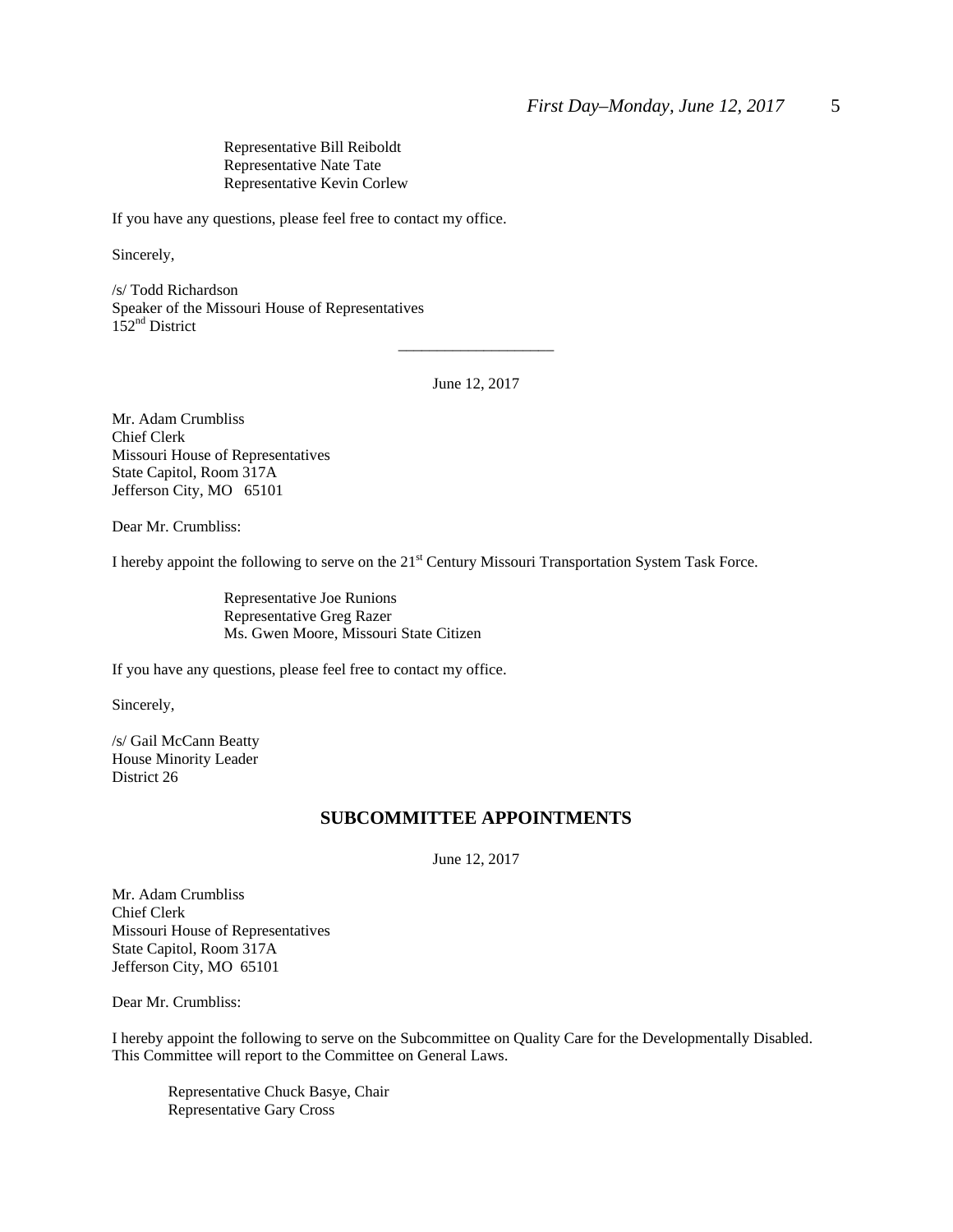Representative Jean Evans Representative Rebecca Roeber

If you have any questions, please feel free to contact my office.

Sincerely,

/s/ Todd Richardson Speaker of the Missouri House of Representatives 152<sup>nd</sup> District

## **COMMITTEE CHANGES**

June 12, 2017

Mr. Adam Crumbliss Chief Clerk Missouri House of Representatives State Capitol, Room 317A Jefferson City, MO 65101

Dear Mr. Crumbliss:

I hereby remove Representative Elaine Gannon and Representative Jeff Justus from the Standing Committee on Children and Families and appoint Representative Hannah Kelly and Representative Jay Barnes.

If you have any questions, please feel free to contact my office.

Sincerely,

/s/ Todd Richardson Speaker of the Missouri House of Representatives 152<sup>nd</sup> District

 The following members' presence was noted: Alferman, Barnes (28), Barnes (60), Berry, Brown (27), Chipman, Corlew, Eggleston, Franks Jr, Harris, Hurst, Kelley (127), Kelly (141), Kendrick, Lauer, McCann Beatty, McGee, Merideth (80), Mitten, Moon, Mosley, Newman, Pike, Quade, Roberts, Stacy, Stevens (46), Vescovo, Walker (74), and Wood.

#### **ADJOURNMENT**

 On motion of Representative Alferman, the House adjourned until 10:00 a.m., Tuesday, June 13, 2017.

## **COMMITTEE HEARINGS**

CHILDREN AND FAMILIES

Wednesday, June 14, 2017, 10:00 AM, House Hearing Room 3.

Executive session may be held on any matter referred to the committee.

Pending referral, public hearing and executive session on any matter contained within the proclamation for the second extraordinary session. An amended notice will be posted Tuesday after referrals have been made.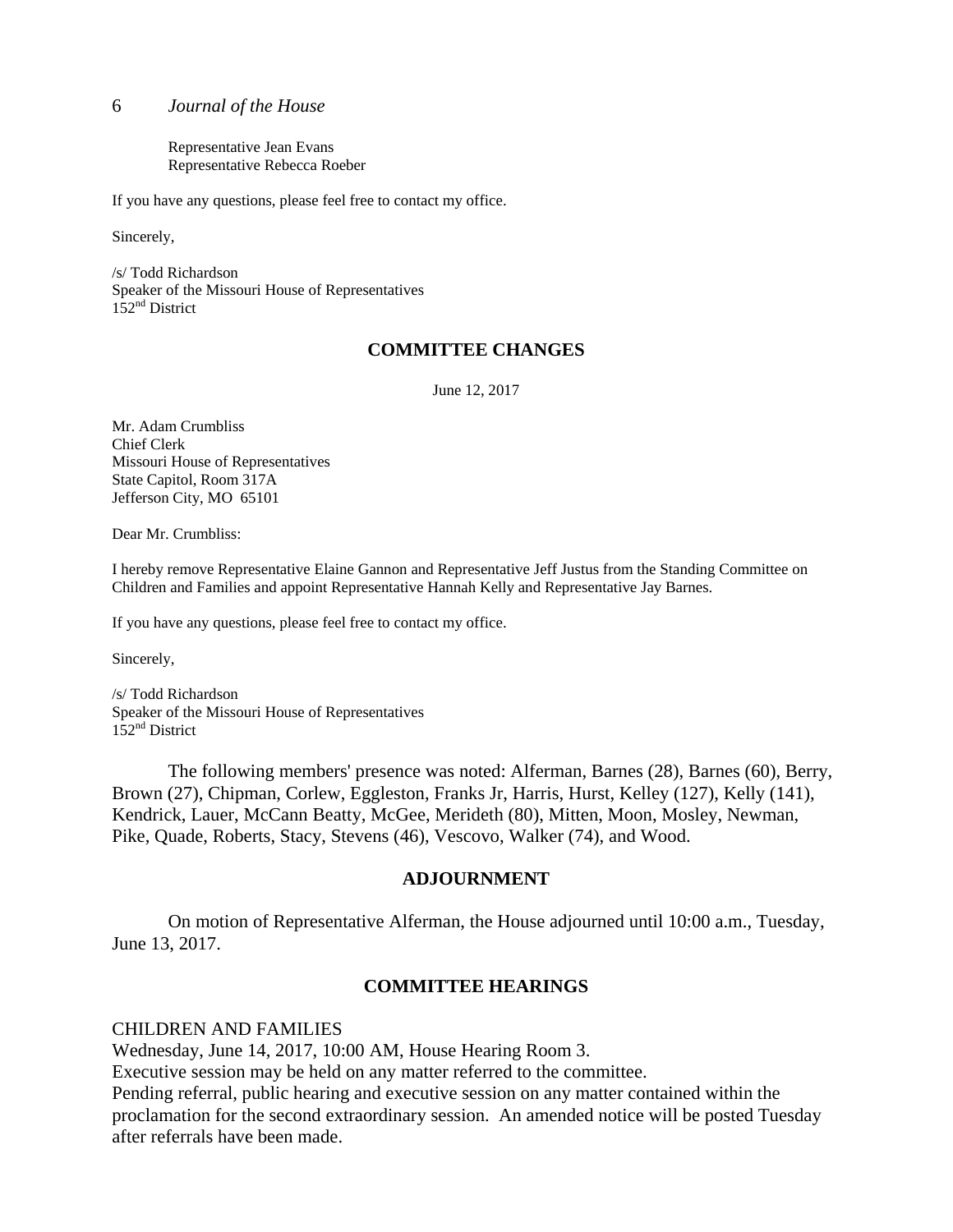# **HOUSE CALENDAR**

# SECOND DAY, TUESDAY, JUNE 13, 2017

# **HOUSE BILLS FOR SECOND READING**

HB 1 through HB 14